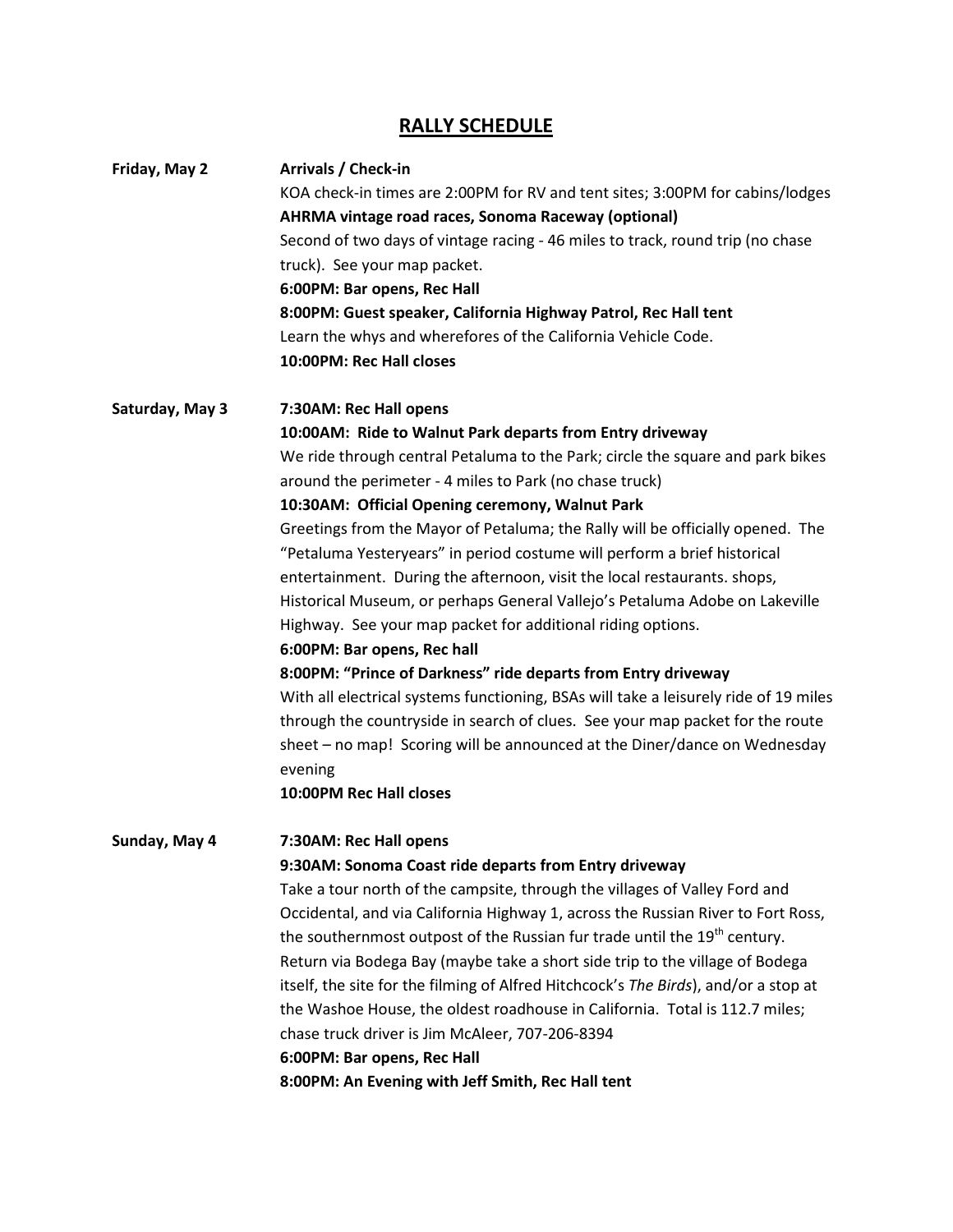Ex World Champion Motocross rider and BSAOCNC Honorary Member Jeff Smith will chat and take questions about his days with "The BSA". A replica of his 1967 Motocross championship BSA will be on display along with as a replica of the bike Jeff rode to his first British Trials championship, restored by Dick Mann.

 **10:00PM: Rec Hall closes** 

# **Monday, May 5 7:30AM: Rec Hall opens**

**8:45AM: San Francisco Tour boards at the Entry driveway** 

Motor coaches depart at 9:00AM and return at 5:30PM, taking in the Golden Gate Bridge, Chinatown, the Presidio, the Cliff House, the Painted Ladies (Victorian houses, not women!), Ghirardelli Square, Golden Gate Park, Pier 39, Lombard Street, and several neighborhoods including the Haight/Ashbury, Nob Hill, North Beach, and Pacific Heights. You will have lunch options at Fisherman's Wharf.

#### **9:30AM: Point Reyes ride departs from Entry driveway**

A westward ride from the campsite to the coast and more of Highway 1, to the Point Reyes Lighthouse, and return. Find lunch options and gas in the village of Point Reyes Station, site of the former railroad station (which still stands on the street). Total is 105.8 miles, chase truck driver is Paul Zell, 415-264-2544.

#### **6:00PM: Bar opens, Rec Hall**

#### **8:00PM: An Evening with Jim Rice, Rec Hall tent**

Former AMA competitor, BSA factory rider and BSAOCNC Honorary Member Jim Rice will chat and share a slide show of photos. On hand will be an original Rob North factory road race bike (one of ten produced). **10:00PM: Rec Hall closes** 

#### **Tuesday, May 6 7:30AM: Rec Hall opens**

#### **10:00AM: Sonoma ride departs from Entry driveway**

The BSA Line-up will take place after a short ride, in the center of the Spanish colonial town of Sonoma. We will assemble the bikes in the Casa Grande parking lot, immediately North of the Plaza (behind the Barracks). Stay about for a moment as we take a group photo. Security will be provided for the bikes, so you can leave riding gear aboard as you explore the village. You can visit local shops, the adobe church of Mission San Francisco Solano, the Barracks which housed the army, and take lunch at one of the several local cafes and restaurants, all of which border the shady Plaza. This is an ideal time, on the way back to camp, to visit the historic Petaluma Adobe, which was Mariano Vallejo's ranching / supply station. Total is 39.4 miles round trip, Ed Meagor in the chase truck, 415-413-0536.

#### **2:00PM: Dirt track / MX laps, Liberty Field**

A small dirt rack facility is located on Stony Point Road, ½ mile north of the campsite, for use by anyone wanting to exercise their motocross, trials, or flattrack bikes. Admission is \$20 for bike and rider; free to spectators.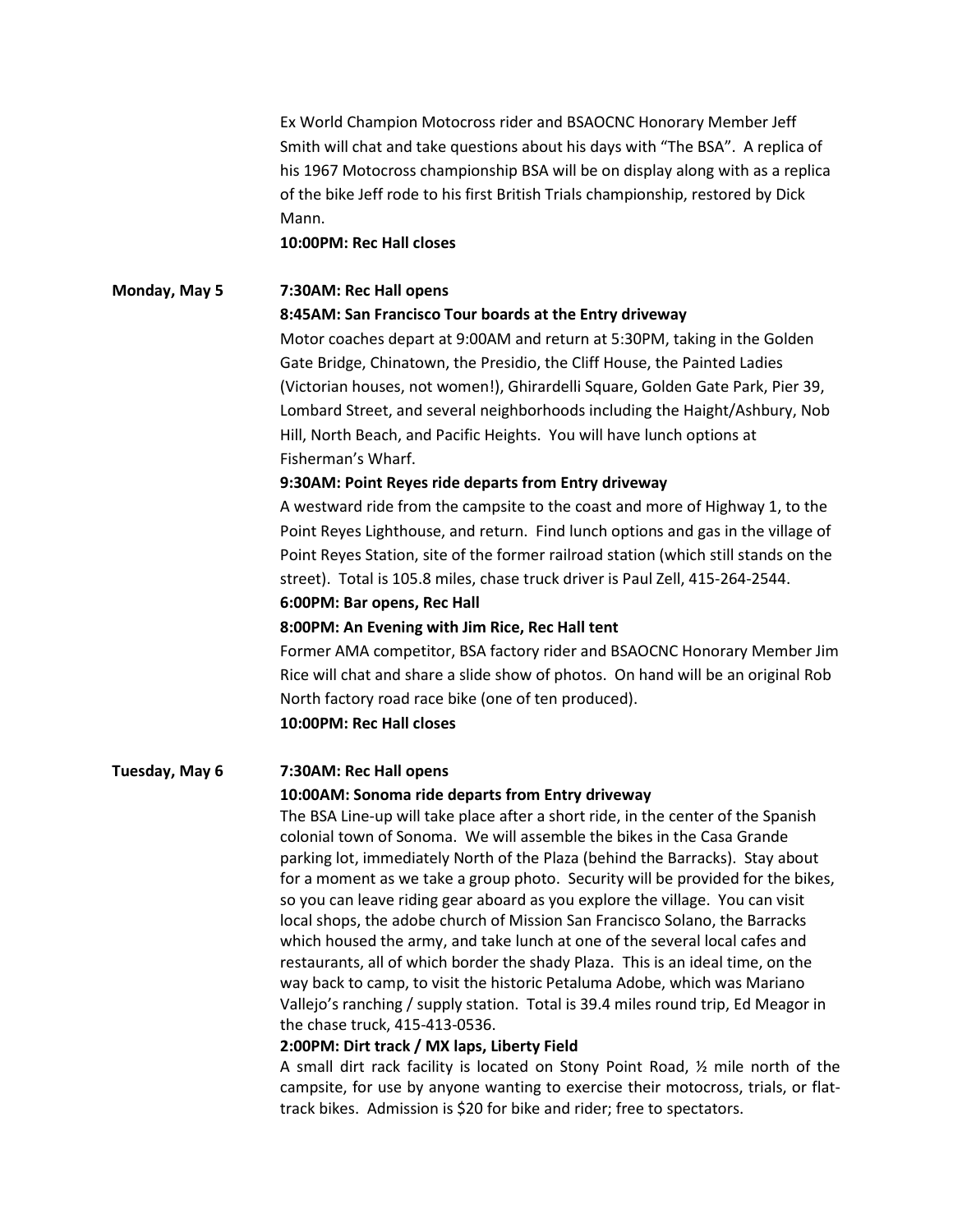#### **6:00PM: Bar opens, Rec Hall**

#### **8:00PM: An Evening with Dick Mann, Rec Hall tent**

Former AMA National Champion, BSA Daytona winner and BSAOCNC Honorary Member Dick Mann will chat and take questions about his years in competition with BSA motorcycles. On hand will be one of Dick's flat track BSAs, and the 250cc BSA used by him in the 1970s TransAm races. **10:00PM: Rec Hall closes** 

#### **Wednesday, May 7 7:30AM: Rec Hall opens 8:45AM: Winery Tour boards at the Entry driveway**

The Winery Tour will depart at 9:00AM to two local wineries, with guided tours at each. Wine tasting fees which may be charged by the respective wineries are NOT included in the tour price, but can be purchased on the day at each winery. Lunch will be available in downtown Healdsburg Square.

#### **9:30AM: Napa Valley ride departs from Entry driveway**

We'll ride to the East, over the hills for a circuit of the Napa valley. There are coffee/lunch options in Glen Ellen, St. Helena, and Calistoga. Return via the Silverado Trail to Napa, then Sonoma and Petaluma. Total is 107.4 miles, Kevin Burrell in the chase truck, 415-518-8066.

#### **6:00PM: Buses depart for Dinner/Dance, Entry driveway**

Our traditional gala event and banquet will take place at the Veterans' Memorial Hall, 1094 Petaluma Boulevard South, Petaluma. Bus service is available for all who don't want to drive (or shouldn't). If you drive, parking is behind the building. The bar opens at 6:00PM; dinner will be served at 7, followed by the usual shenanigans. Dance to the music of the Lonestar Retrobates, a local western swing band. No bar service in Rec Hall tonight – but you can get drinks at the KOA store, if you stay behind. **10:00PM: Rec Hall closes** 

## **12:00PM Last bus leaves from Dinner/Dance**

#### **Thursday, May 8 7:0AM: Rec Hall opens**

#### **9:30AM: Mount Tamalpais/Marin Coast ride departs from Entry driveway**

This ride takes us to the South, through western Marin County, to the summit of Mount Tamalpais. Enjoy panoramic views of San Francisco Bay; there is a short loop hike around the summit of the mountain. Return via the Muir Woods area (the Park contains a magnificent stand of original, old-growth redwoods), Stinson Beach (good lunch stop), Point Reyes Station, back to Petaluma. Total is 105 miles, Jim Romain in the chase truck, 707-696-5004.

### **4:00PM: International Committee meeting**

Washoe House, 2840 Stony Point Road (4.5 miles North)

International Rally Delegates/Representatives only

#### **6:00PM Bar opens, Rec Hall**

#### **6:00PM: Barbeque served, Rec Hall**

Casual dining and drinks on site, followed by a Karaoke night sing-along with music by a local DJ. **10:00PM: Rec Hall closes**